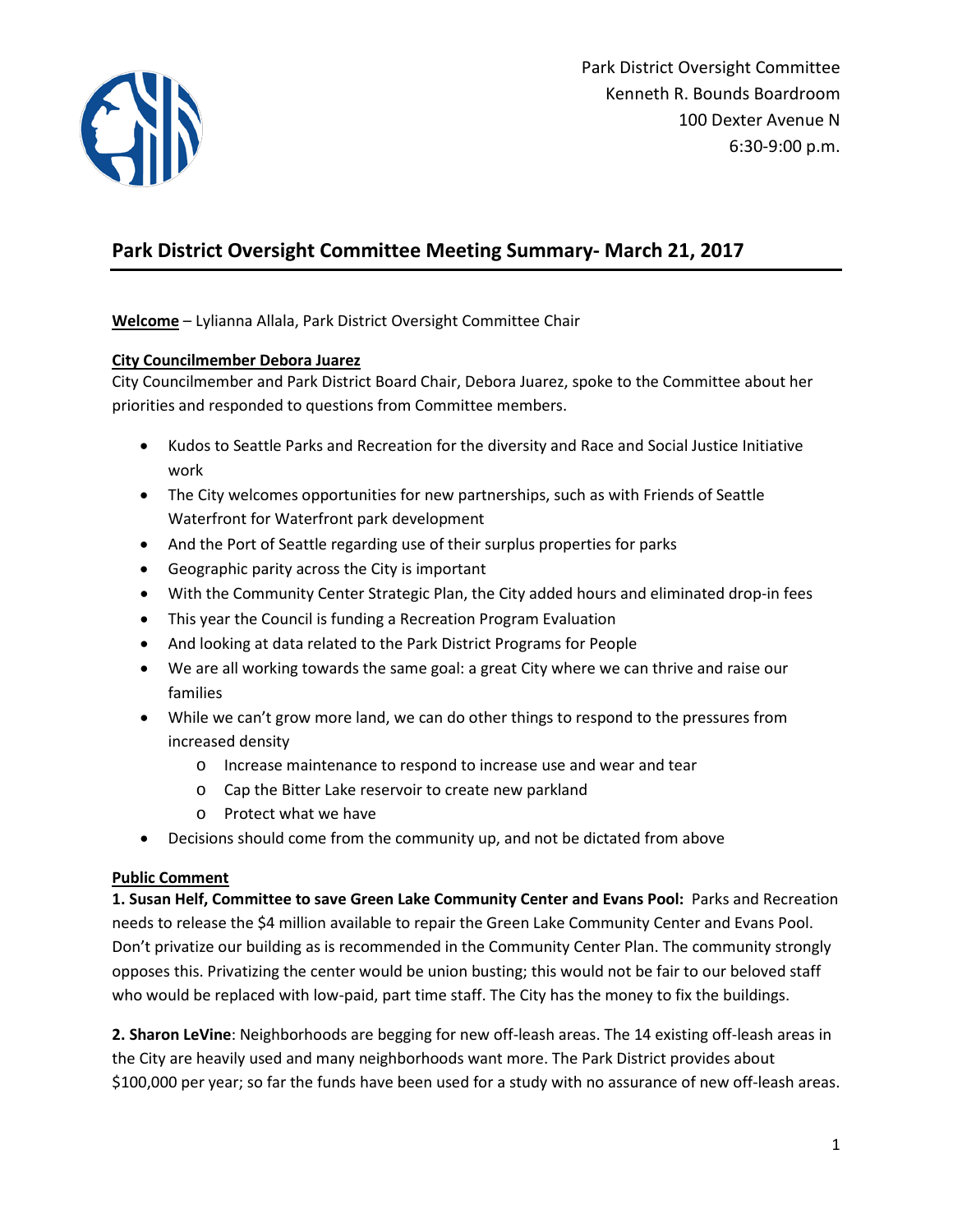

Park District Oversight Committee Kenneth R. Bounds Boardroom 100 Dexter Avenue N 6:30-9:00 p.m.

In the whole Park District financial plan, off-leash areas get the fewest amount of anything. In the coming years, the Park District funding should be used to build new off-leash areas.

3. **Mitch Barker**: The privatization which has occurred at Magnuson Park is not good; for example, the tennis center has high rates and is more like a private tennis club – it doesn't feel public. We should preserve what we have – don't sell it off.

4. **David Bird**: I live in Magnolia but drive to Magnuson Park to use the off-leash area there because it is big and has water access. However, the foxtails at the Magnuson off-leash area almost crippled my dog. Maintenance needs to be increased. Seattle Parks and Recreation needs to use more than the \$100,000 provided by the Park District for off-leash maintenance, plus we need more beach access for dogs and lights at off-leash areas.

5. **Michael Cuadra, Green Lake Advisory Council Member**: Don't privatize parks. Since 2010 the community has been trying to get the Green Lake Community Center and Evans Pool fixed. The Community Center is very important to the community – don't give it up. If the City is looking for a partner, look for a partnership with the Associated Recreation Council (ARC). What are the next steps to get a new center and to maintain what is there now?

### **Park District 2016 Annual Report**

Susan Golub presented the draft 2016 Park District Annual Report to the Committee and received feedback, including:

- Include the timing for developing the second 6-year Park District financial plan
- List the members of the Oversight Committee
- Do a better job describing what the Committee accomplished in 2016
- Provide more scholarship data
- Define activation
- Add a link to the survey results on-line
- Improve the graphic design

## **2017 Park District Oversight Committee Meeting Schedule**

- The Committee's next meeting will be Tuesday, April 18. Students from the University of Washington's School of Public Health evaluated the Get Moving and Recreation for All programs and will be presenting their findings.
- The Committee's briefing prioritization exercise indicated highest interest in a briefing on the major maintenance backlog projects.

## **Oversight Committee Membership**